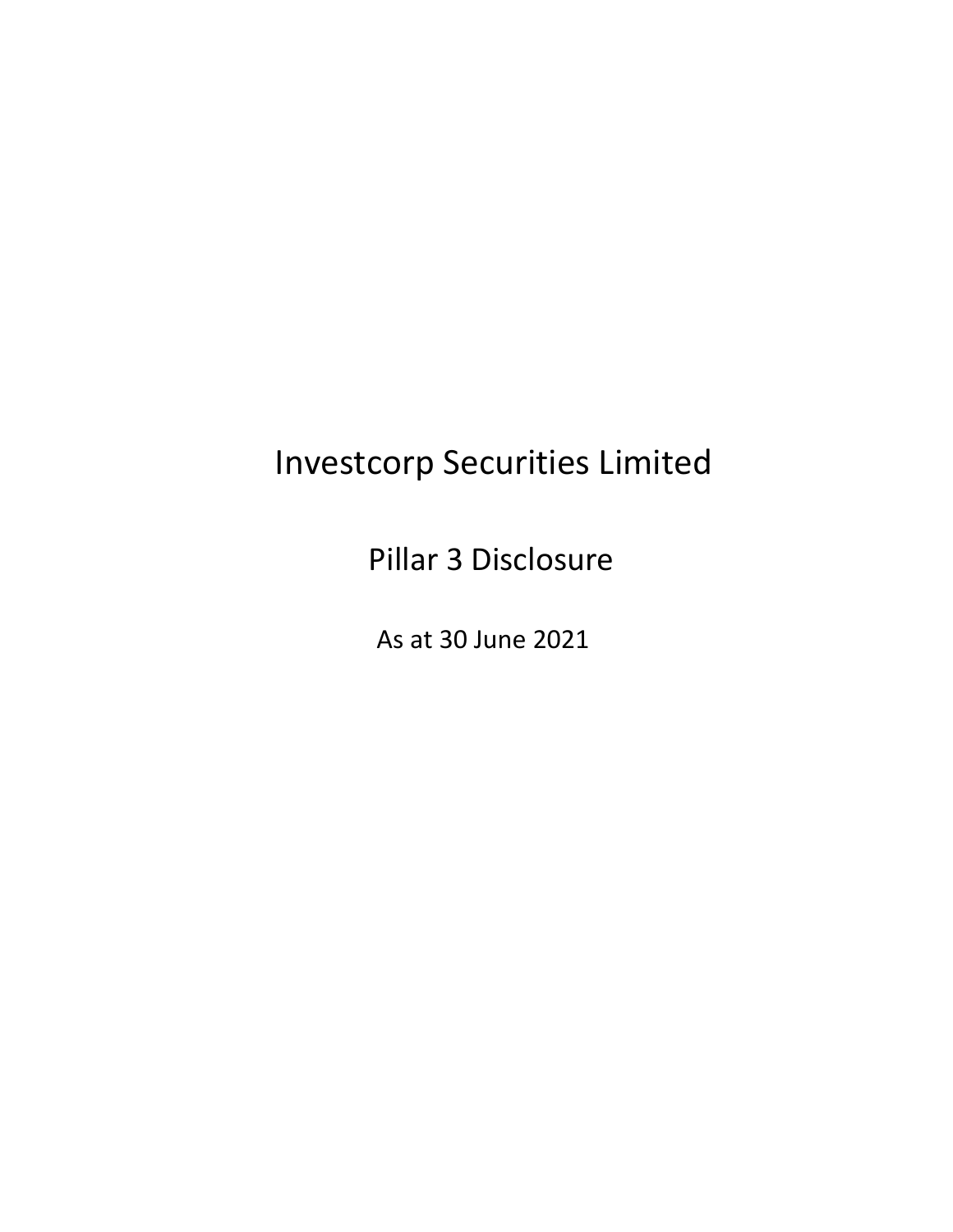## Background - The Capital Requirements Directive and Pillar 3

The Capital Requirements Directive (the "Directive" or the "CRR") of the European Union created a revised regulatory capital framework across Europe governing the amount and nature of capital that financial services firms must retain. In the United Kingdom, the Directive has been implemented by the Financial Conduct Authority ("FCA"). To 31 December 2013 the guidelines contained in the General Prudential Sourcebook ("GENPRU") and the Prudential Sourcebook for Banks, Building Societies and Investment Firms ("BIPRU") regulated these activities. From 1 January 2014, with the implementation of the Capital Requirement Directive IV ( "CRD IV"), regulations under BIPRU have been replaced by:

- the Capital Requirements Regulation ("CRR");
- the IFPRU sourcebook of the FCA handbook; and
- additional standards released by the European Banking Authority.

This regulatory capital framework consists of three pillars:

- 1. Pillar 1 sets out the minimum capital requirements to meet Investcorp Securities Limited's (the "Firm's" or "ISL's") credit, market and business/operational risk;
- 2. Pillar 2, requires firms and their supervisors to consider whether additional capital should be held to cover risks not covered by the Pillar 1 requirements
- 3. Pillar 3 seeks to improve market discipline by requiring firms to disclose certain information on their risks, capital and risk management process. Articles 431 – 455 of the CRR require that a firm subject to the provisions of the CRR must disclose, as appropriate, the relevant information required under Pillar 3. This must be done in accordance with a formal disclosure policy which sets out policies for assessing the appropriateness of ISL's disclosures, including their verification and frequency.

Pursuant to CRR Article 432(1), the Firm may omit one or more of the disclosures listed in Articles 435- 455 of the CRR (Title II of the CRR) if the information provided by such disclosures is not regarded as material, except for the disclosures laid down in Article 435(2)(c), Article 437 and Article 450.

Similarly, CRR Article 432(2) notes that the Firm may also omit one or more items of information included in the disclosures listed in Titles II and III of the CRR if those items include information which is regarded as proprietary or confidential in accordance with the second and third subparagraphs, except for the disclosures laid down in Articles 437 and 450.

Information shall be regarded as proprietary to an institution if disclosing it publicly would undermine its competitive position. Information shall be regarded as confidential if there are obligations to customers or other counterparty relationships binding an institution to confidentiality.

Subject to the aforementioned exemptions regarding information of a proprietary and/or confidential nature, the Firm has disclosed information in accordance with the following provisions of the CRR:

- Article 435 on the Firm's risk management objectives and policies;
- Article 436 on the scope of application of the CRR;
- Article 437 on the Firm's own funds;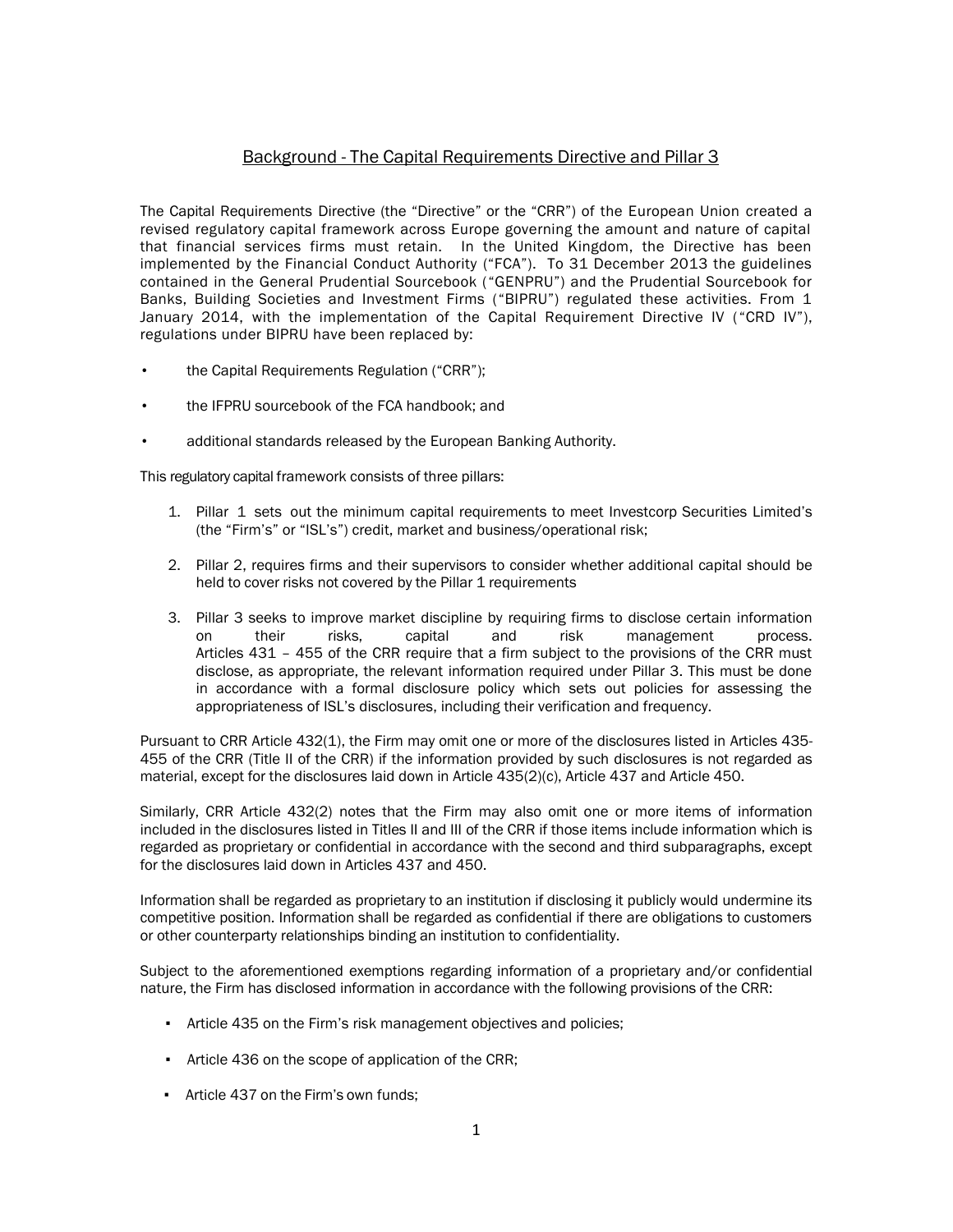- Article 438 on the Firm's compliance with the capital requirements contained in the CRR;
- Article 439 on the Firm's exposure to counterparty credit risk;
- Article 442 on the Firm's exposure to credit and dilution risk;
- Article 443 on the Firm's unencumbered assets (see Annex1-Additional Disclosure on Asset Encumbrance); and
- Article 449 on the Firm's exposure to securitisation positions

Disclosures are required to be made on at least an annual basis and, if appropriate, more frequently. This document is designed to meet the Pillar 3 obligations of ISL. It has not been audited and it does not constitute any form of audited financial statement.

ISL's Board of Directors is ultimately responsible for the strategy and operation of ISL and for setting the risk appetite for the Firm. The risk appetite is considered to be the type and level of risks that ISL is willing to accept in pursuit of its strategic goals. Although ISL, through its implementation of Board approved policies and procedures, is able to demonstrate that it has appropriate and reasonable mitigants in place to minimize the level of residual risks to its business, no such risks can ever be eliminated.

ISL's Board of Directors is comprised of:

- Ms. Andrea Davis, Head of ISL's European Operating Team;
- Mr. Neil Hasson, Head of Real Estate Investment-Europe;
- Mr. Daniel Lopez-Cruz, Head of Private Equity-Europe;
- Mr. Craig Lawrence Sinfield-Hain, Head of Business Analysis and Planning for the Investcorp Group and
- Mr. Gilbert Kamieniecky, Head of Private Equity-Technology.

Mrs. Davis holds directorships in the following portfolio companies: Abax, Acura, Agromillora, Cloud Care, Georg Jensen, Corneliani, Dainese, POC, Vivaticket,Cambio, Sanos and Investis Digital in addition to serving as a director of Investcorp International Limited and Investcorp Europe Holdings Limited. Mrs. Davis also holds an external directorship with William Jackson Food Group.

Mr. Hasson holds no additional directorships with Investcorp.

Mr. Lopez-Cruz holds directorships in the following portfolio companies: Agromillora, Cambio, SPG Prints, Vivaticket and Sanos, in addition to serving as a director of Investcorp International Limited, Investcorp Europe Holdings Limited, Investcorp Credit Management EU Limited and Investcorp Europe S.A

Mr. Sinfield-Hain holds directorships in twenty three companies that either are, or are affiliated with, Investcorp Group private equity portfolio and real estate companies in addition to serving as a director of Investcorp Credit Manager Limited, Investcorp Management Services Limited, Investcorp Nominee Holder Limited, Investcorp Opportunity Fund Limited, Investcorp Management Holdings GP Limited, Investcorp International Limited, Investcorp Credit Management EU Limited, Investcorp Europe Holdings Limited, nvestcorp Europe S.A and Investcorp Europe Acquisition Corp. I S.A.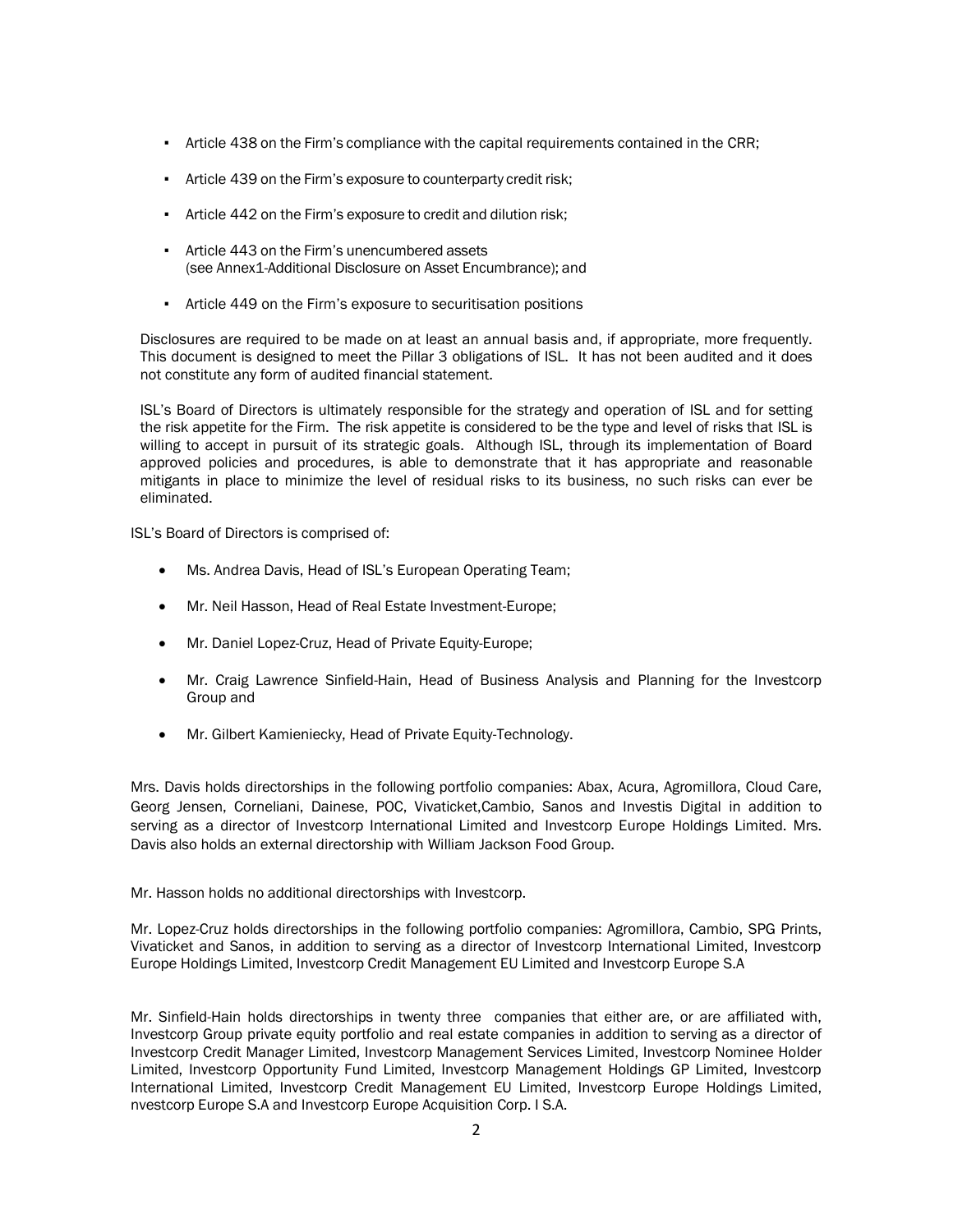Mr. Kamieniecky holds directorships in the following portfolio companies: Ageras,, Calligo, Contentserv, Eviivo, Impero, Opsec Security Group, MIR Limited, Softgarden and Ubisense

ISL's policy is to limit Board membership to individuals with appropriate experience in the private equity and real estate sector.

Ms. Davis has led the European Operating team at Investcorp since joining in 2014. Her team focuses on the financial management of Investcorp's investment portfolio companies. Ms. Davis spent the prior sixteen years as CEO and CFO in multi-national businesses operating in both high growth tech sectors as well as manufacturing with tight margins. She has experience in private equity, pan-EU integration and international expansion through JVs and acquisitions.

Mr. Hasson joined Investcorp in 2016 to head its real estate operations in Europe. Prior to this, he spent seven years at Citi Property Investors, where he was Head of Europe and Chief Investment Officer of CPI Capital Partners Europe.

Mr. Lopez-Cruz, who is the Head of Private Equity-Europe, led the team of investment professionals who performed due diligence on and negotiated the Investcorp Group's acquisition of Investcorp Credit Management EU Limited and its US affiliate which was completed in early March 2017. Prior to joining the Investcorp Group, Mr. Lopez-Cruz had approximately 10 years of experience in originating and executing a broad range of leveraged finance and high yield transactions.

Mr. Sinfield-Hain joined the Investcorp Group in 2003 and is currently the Head of Business Analysis and Planning. Before joining Investcorp he spent more than seven years as an actuary and pension consultant at Watson Wyatt in Brussels and Chicago.

Mr. Kamieniecky joined Investcorp in 2005 and leads Investcorp Technology Partners. Prior to Investcorp, Gilbert worked with Morgan Stanley in the Leveraged Finance Group, the Global Industrials Group and Firm Management. Gilbert graduated as Valedictorian from Cass Business School (City University) with a BSc in Business Studies and also holds an MSt in International Relations (History, Politics) from Cambridge University.

## Scope of application of CRD IV requirements

The disclosures in this document are made in respect of ISL, the activities of which include the sourcing of potential European based private equity investments for the Investcorp Group and arranging such investments, providing business consulting services to European based private equity companies in which the Investcorp Group invests, arranging sales of European-based private equity investments on behalf of the Investcorp Group, sourcing of real estate investment opportunities in Western Europe for the Investcorp Group, and acting as a small AIFM for AIFs. The Firm is authorized and regulated by the Financial Conduct Authority (Firm Reference #139122).

For the purposes of CRD IV, the Firm is not a member of a group for prudential purposes and is therefore not required to prepare consolidated reporting or to make disclosures in relation to any other entities.

So far as the Firm is aware, there are no known current or foreseen practical or legal impediments to the prompt transfer of capital resources or repayments of liabilities between parent and subsidiary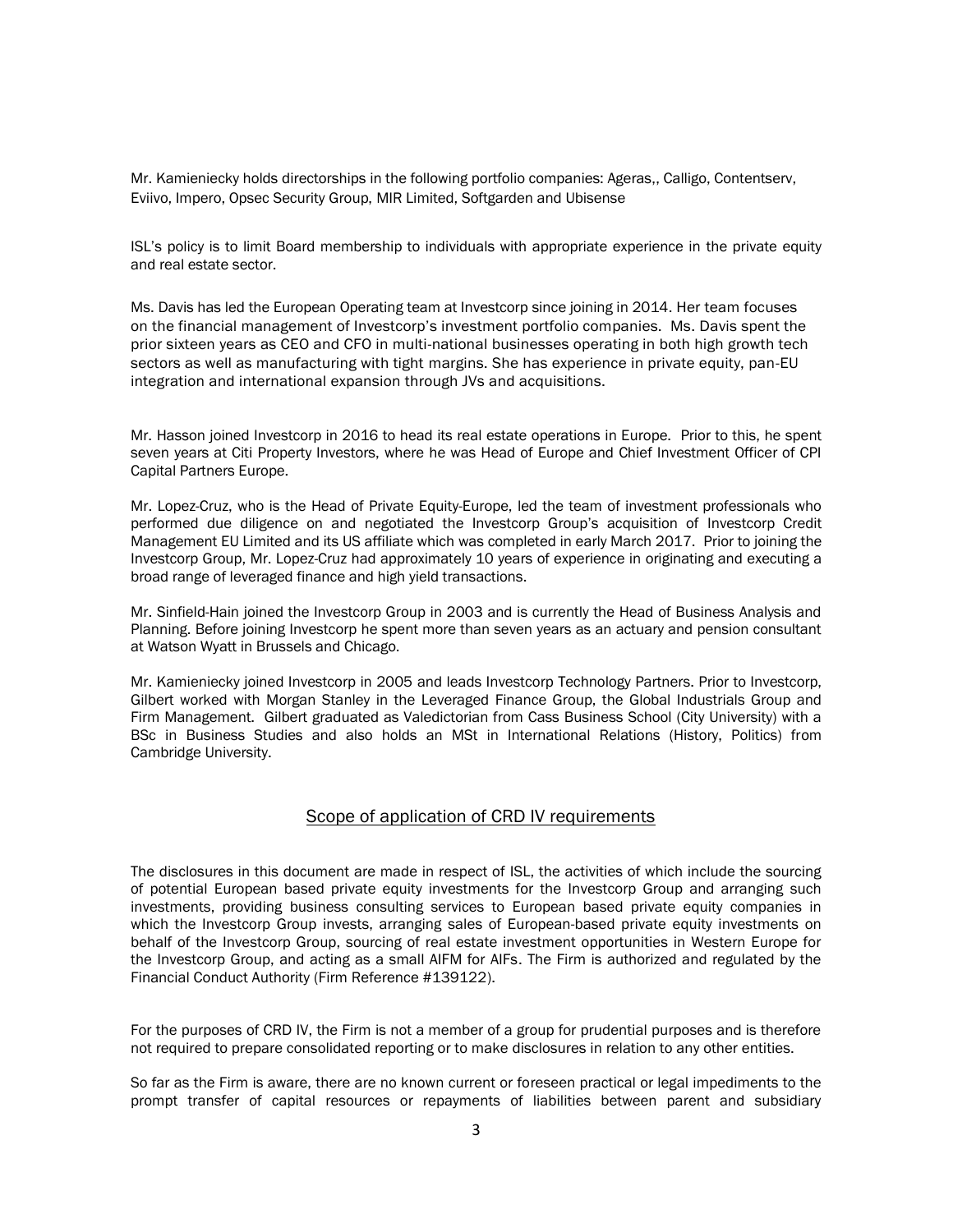undertakings within the Firm's group.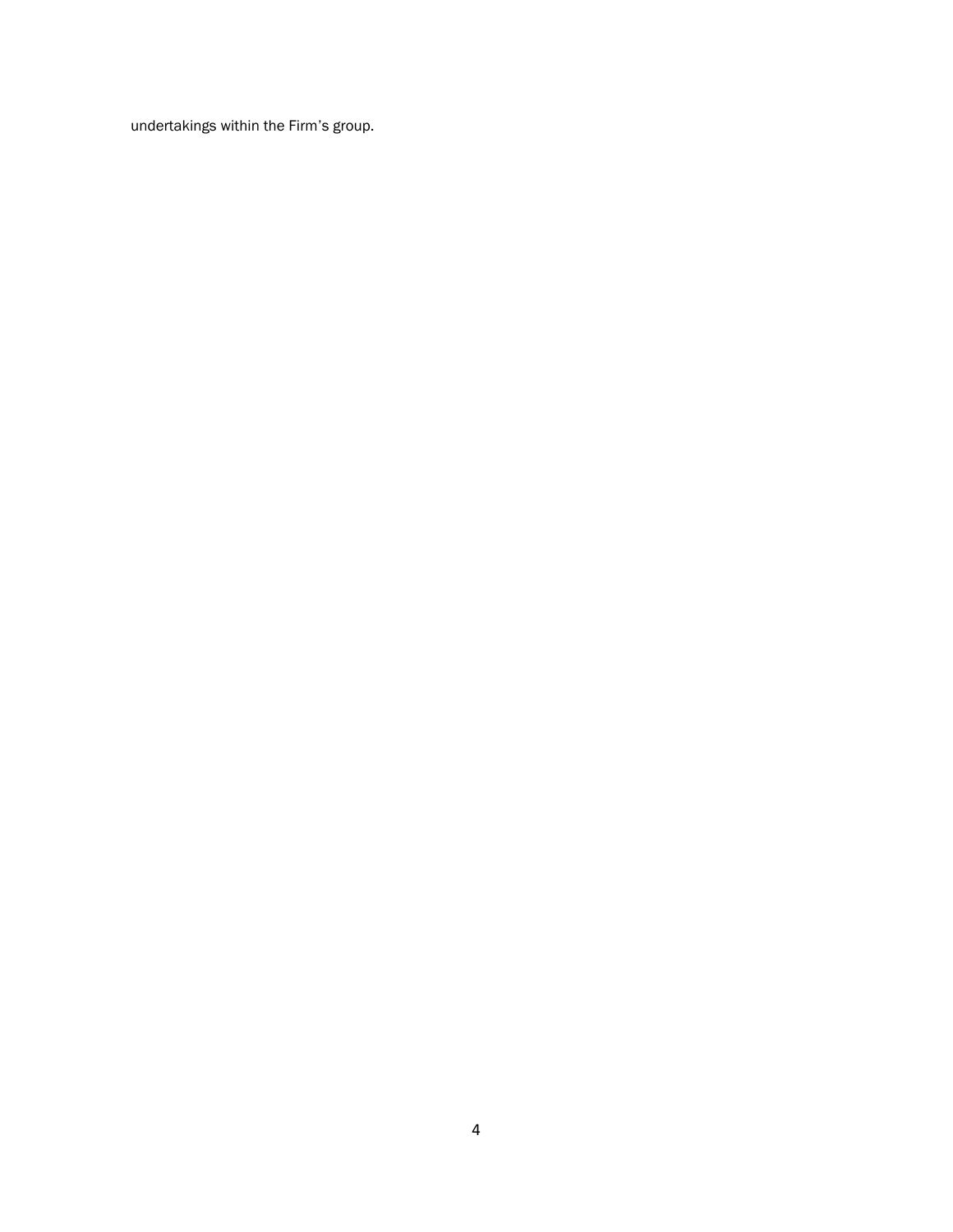## Company Profile | Investcorp Securities Limited

## Group Structure

ISL (the "Firm") is an indirect wholly owned subsidiary of Investcorp Holdings B.S.C.(c) ("IHBSC"). IHBSC is incorporated in the Kingdom of Bahrain.. IHBSC and its consolidated subsidiaries, including ISL, are from time to time referred to in this Pillar 3 Disclosure as the "Investcorp Group".

## Description of Activities

The Firm is categorized by the FCA as an IFPRU 50K limited license firm for capital purposes. The Firm is not a member of a group for prudential purposes and is therefore not required to prepare consolidated reporting or to make disclosures in relation to any other entities.

ISL's original and ongoing role in the Investcorp Group's business is to source potential European-based private equity investments for the Investcorp Group and arrange such investments (including the correlative due diligence, negotiation of acquisition agreements and arrangement of debt facilities). ISL provides business consulting services to European-based private equity companies in which the Investcorp Group invests with the objective of increasing their value during the investment holding period prior to sale. ISL also arranges sales of European-based private equity investments on behalf of the Investcorp Group. ISL is also involved in the Investcorp Group's sourcing of real estate investment opportunities in Western Europe.

ISL has FCA permissions to arrange deals in investments for these activities. The Firm also has investment passports on a cross border basis for the reception and transmission of orders in relation to units in collective investment undertakings to several EU countries, including France, Germany, Norway and Italy.

In alignment with certain of the Investcorp Growth Initiatives (the "Investcorp European Growth Initiatives") to provide financial services products to investors resident in various EU countries and Switzerland, including investments in Alternative Investment Funds ("AIFs") sponsored by the Investcorp Group, subject to compliance with the EU Alternative Investment Managers Directive ("AIFMD")<sup>1</sup>, ISL has sought and has been granted additional FCA permissions to:

- Manage investments;
- Deal in investments as agent:
- Advise on investments:
- Arrange safeguarding and administration of assets, and
- To "control but not hold client money".

In relation to the Investcorp European Growth Initiatives these enable ISL to:

- Manage private equity and real estate investments in managed accounts.
- Advise on, and arrange/deal as agent, in private equity investments for clients under nondiscretionary mandates.
- Promote Investcorp Group deal by deal private equity investments.

ISL has also obtained FCA permissions to act as a Small AIFM for AIFs.

The Firm's main fixed overheads are base employee costs, rent and other office expenses.

 $11$  Such collective investment undertakings may be established utilizing an AIFMD compliant platform.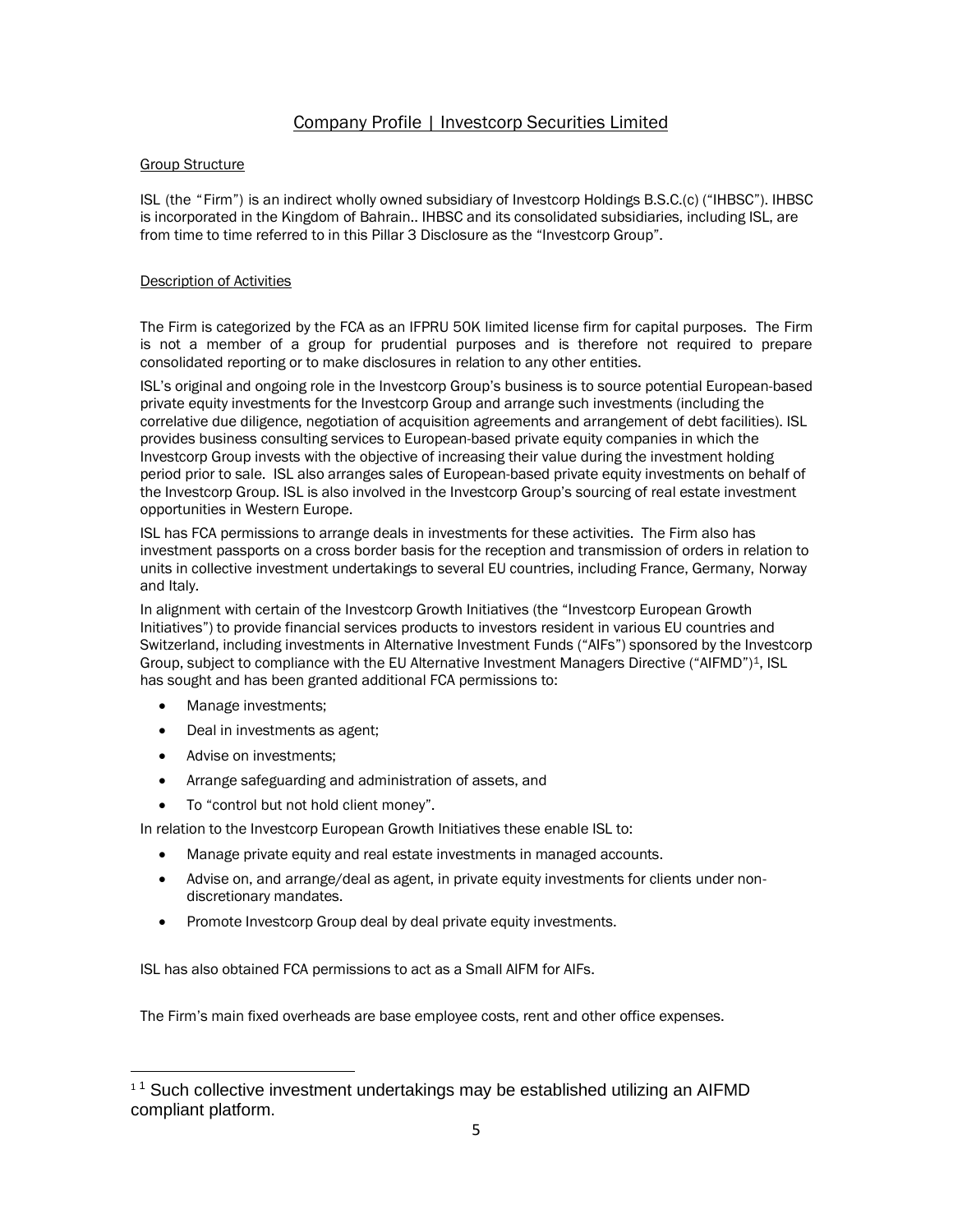## Description of Client Base

Clients are eligible counterparties and professional clients resident in the UK, EU and Switzerland.

The Firm does not carry discretionary or advisory accounts for retail clients.

However, the persons to whom the Firm may promote Investcorp Group deal by deal private equity investments on a non-advised basis may include some ultra-high net worth and high net worth individual investors, family offices and institutions qualifying as retail clients. Accordingly, the Firm has retail client permissions for arranging in case it may be called upon to arrange a non-advised transaction resulting from a promotion to such investors classified as retail clients.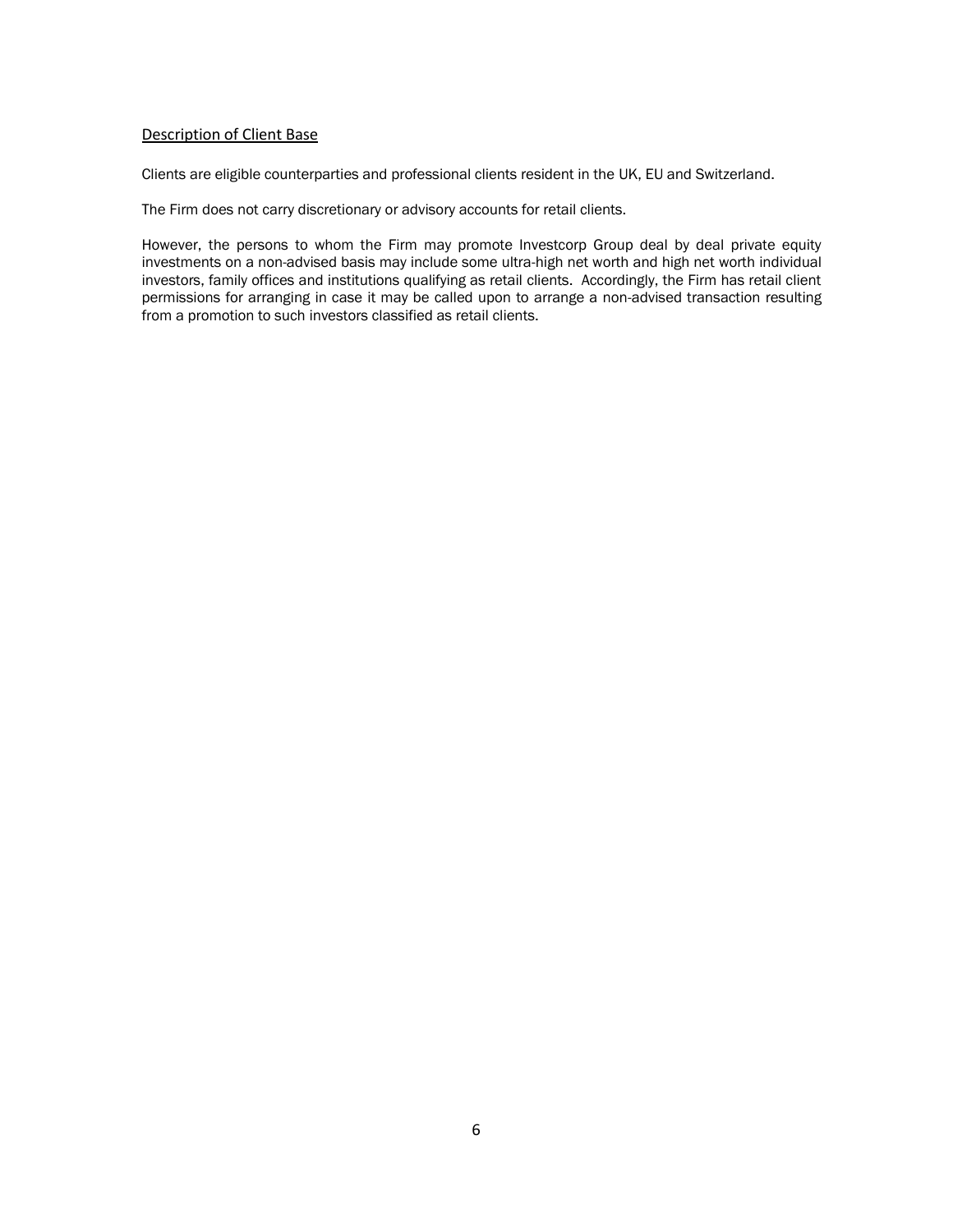## Risk Management Objectives and Policies

#### Risk Assessment

Information on the risks the Firm faces and how it manages them was discussed during internal consultation, data gathering and analysis. Company records, including financial statements and control documents were reviewed as part of this process.

The data was organized using the risk classifications established by the Financial Services Authority (the predecessor to the FCA) Risk Assessment Framework, August 2006, which have been edited according to the Firm's activities and are contained within the Firm's ICAAP document.

The review has been undertaken afresh following the change in the Firm's permissions and its change of prudential category from an Exempt CAD firm to an IFPRU 50K Limited License firm.

ISL's Board is ultimately responsible for the strategy and operation of ISL and for setting the risk appetite for the Firm. The risk appetite is considered to be the type and level of risks that ISL is willing to accept in pursuit of its strategic goals.

ISL is able to demonstrate that it has appropriate mitigants in place to ensure that the risks it might face are factored down to an insignificant level.

ISL is only prepared to accept low risk in relation to its clients and investment services and it is prepared to accept medium risk in relation to investments.

Accordingly, ISL has been assessed as having a medium risk profile overall.

#### Risk Identification

Each risk element was considered in the light of its relevance to the business. Identified risks were mapped on a Risk Matrix under appropriate headings together with brief descriptions.

Each relevant risk was then assessed on two dimensions, probability (P) and impact (I), using a five point scale (0 – 4) for each. The resulting inherent (or gross) risk  $[(P) * (I)]$  was calculated for ranking purposes.

Strategies, policies and procedures applied within the Firm to mitigate individual risks were identified and brief descriptions logged on the Risk Matrix.

There were 15 gross risks identified that were thought might have some impact on the Firm if they were not mitigated effectively.

These were:

- 1. Economic Environment
- 2. Competitive Environment
- 3. Clients
- 4. Loss of Clients
- 5. Financial Crime
- 6. Litigation/Legal Risk (Client)
- 7. Litigation/Legal Risk (Employees)
- 8. People Risk
- 9. IT Systems
- 10. Reputation Risk
- 11. Strategic Risk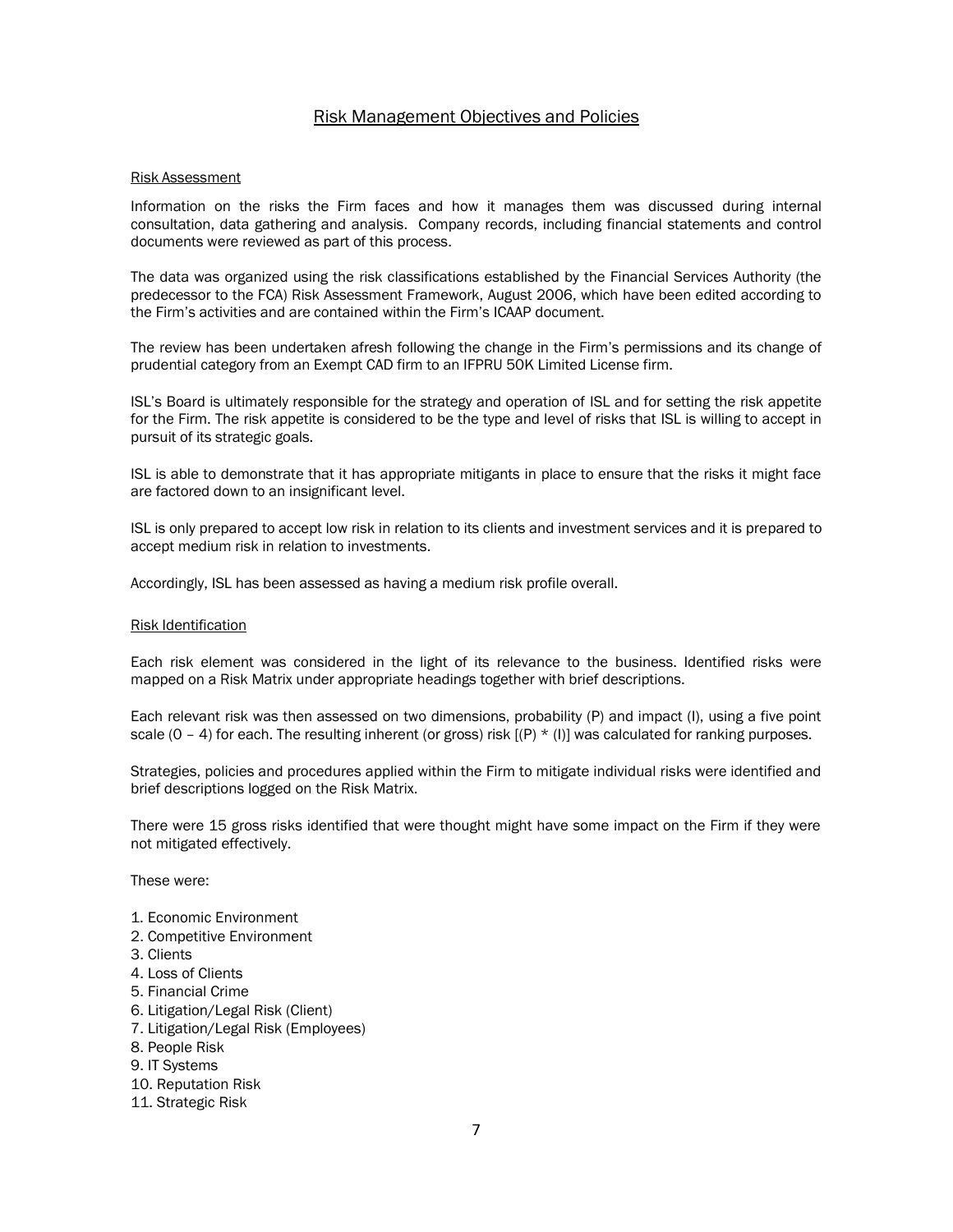12. Compliance 13. Internal Audit 14. Business Continuity 15. Group Risk

## Risk Mitigation and Monitoring

The effect of mitigation on the inherent risk (P) and (I) scores was assessed and a second set of scores (the net risk) assigned to each showing the degree to which mitigation was considered to reduce either the probability or the impact of the risk materializing or its impact on the Firm, or a combination of both. These scores were used in calculating the risk based Pillar 2 capital requirement.

The Firm quantified the net risk scores as follows:

Impact score expressed as Pillar 2 Capital requirement:

- 0 Financial cost negligible.
- 1 Financial cost can be met from current resources with no impact on profits =  $£250K$
- 2- Financial cost is significant but can be met from current resources although profits diminished = £500K
- 3 Financial cost very onerous additional resources needed = £3M
- 4 Financial cost so great that the company cannot survive  $= \text{\pounds}6.35M$

Probability score expressed as a multiplier

- 0 Unlikely to occur in the next 5 years = 0
- 1 Likely to occur once in 5 years = 0.25
- 2 Likely to occur once in 3 years = 0.5
- 3 Likely to occur once in 2 years = 0.75
- 4 Likely to occur within next 12 months = 1.0

After mitigation the number of risks was reduced to 8 net risks which were:

- 1. Economic Environment
- 2. Competitive Environment
- 3. Loss of Clients
- 4. Litigation/Legal Risk (Employees)
- 5. People Risk
- 6. Reputation Risk
- 7. Strategic Risk
- 8. Group Risk

None of these net risks were considered to be of any significant impact to ISL's capital resources.

#### Stress Testing the Impact of Key Risks

The gross risks identified were considered in the light of imagined and historical scenarios. Historical and prospective scenarios considered were:

Economic downturn – e.g. Brexit, unrest in the Middle East Damage to the Investcorp Group's reputation Failure of funds or managed portfolios to perform – staff failing to perform

If the net risks assessed materialized they would impact the Firm by reducing its revenues or increasing its costs thereby decreasing its capital or increasing its regulatory capital requirement respectively. However, ISL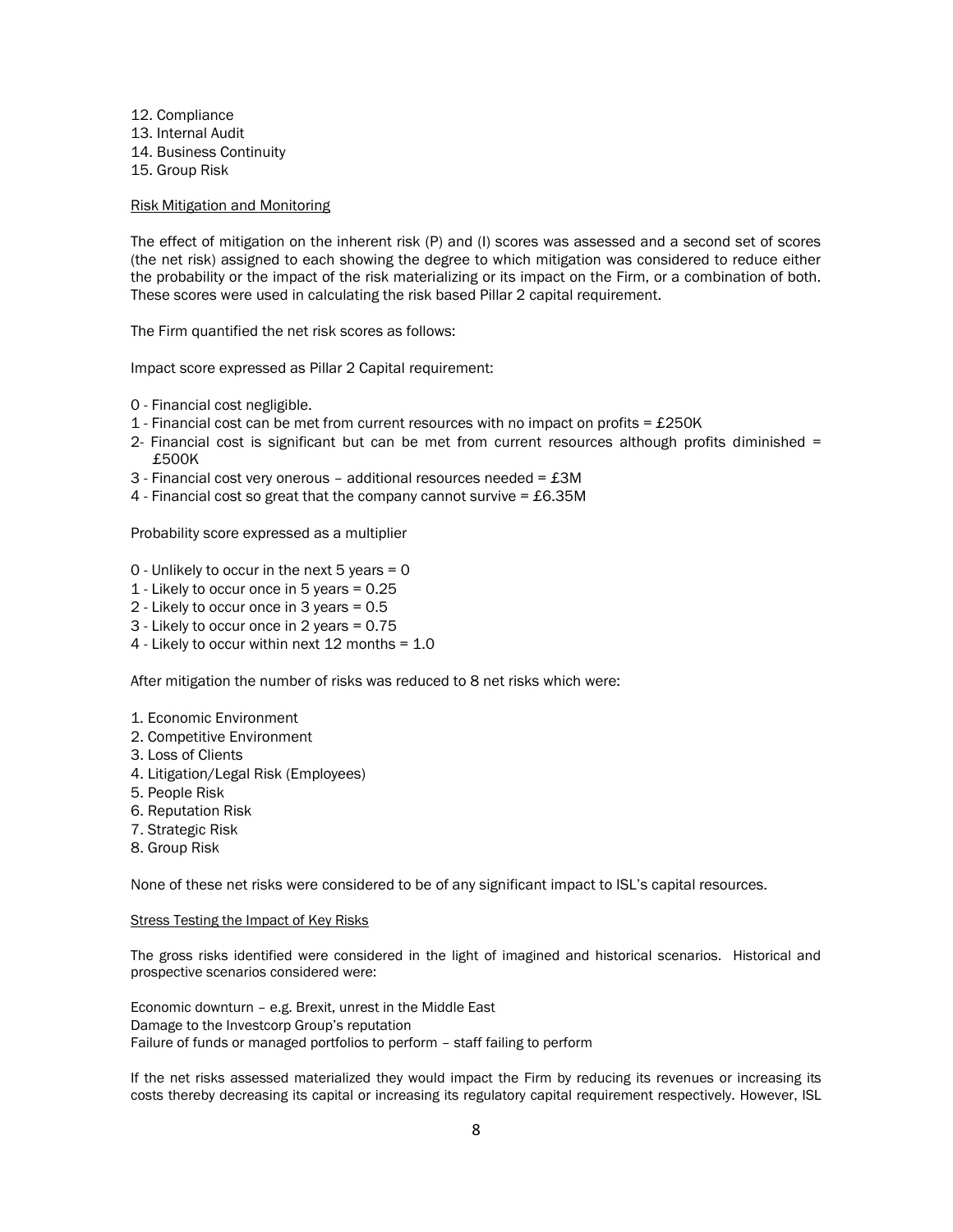is part of a well-resourced and well-established group, and in the event of the Firm experiencing capital resource deficiencies it is highly likely that it would be supported by another member of the Investcorp Group as long as its services were still considered viable and necessary. It was therefore considered that the most straightforward stress test would be to project how long ISL could survive if revenue were reduced to zero in the unlikely scenario of the Investcorp Group not supporting it or becoming insolvent. According to the figures the Firm could survive for a period of 51 months in 2021 without reducing staff or overheads and for a period of 45 months until the capital regulatory requirements are breached.

ISL's business activities are not considered to be 'critical functions'2, and the Stress Testing Analysis demonstrates that the Firm has sufficient capital to wind down its business in an orderly fashion, with no significant impact to the financial markets, and no return of client assets or money required.

#### Risk Reporting

ISL's capital position is annually reported to the ISL Board and as part of the consideration when sourcing/arranging new private equity/real estate investments or taking on new advisory/discretionary management mandates.

#### Description of Key Net Risks Identified and Mitigants

#### Economic Environment

A slump in the economy and financial markets leading to a lesser appetite for ISL's services and a loss of clients.

In the lower oil price environment Gulf investors have historically shown a desire to diversify their portfolios from Middle East private equity and real estate investments, and are willing to look to increase their exposure to alternative investments in Europe. In addition, if there is a downturn in Europe it may be possible to arrange private equity investments on more favourable terms. If the Investcorp Group Technology IV Fund raises capital there will be a continuing stream of income for ISL to the end of the investment period. ISL has sufficient capital to see it through a market downturn and the back-up of the Investcorp Group where necessary.

#### Competitive Environment

Risk of competitors increasing market share and new competitors entering the market place.

Clients are obtained from a number of sources, including referrals from (1) the Investcorp Group's extensive base of contacts in the UK and EU, (2) senior executives and directors of European private equity companies in which the Investcorp Group has invested, and (3) the Investcorp Group's GCC clients.

#### Loss of Clients

Risk of loss of clients from failure of investments to perform satisfactorily.

A small number of investments are likely to fail and there may be a loss of clients for investments marketed on a deal by deal basis. However, ISL's Corporate Investment team shows a great deal of expertise and diligence when working with investee companies to try to prevent losses on investments in such companies. Clients who are committed to closed ended funds are unable to withdraw their investment.

 $2$  Critical functions are defined by the FCA as activities, services or operations the discontinuance of which is likely, in one or more EEA States, to lead to the disruption of essential services to the real economy or to disrupt financial stability due to the:

<sup>(</sup>a) size; (b) market share; (c) external and internal interconnectedness; (d) complexity' or

<sup>(</sup>e) cross-border activities.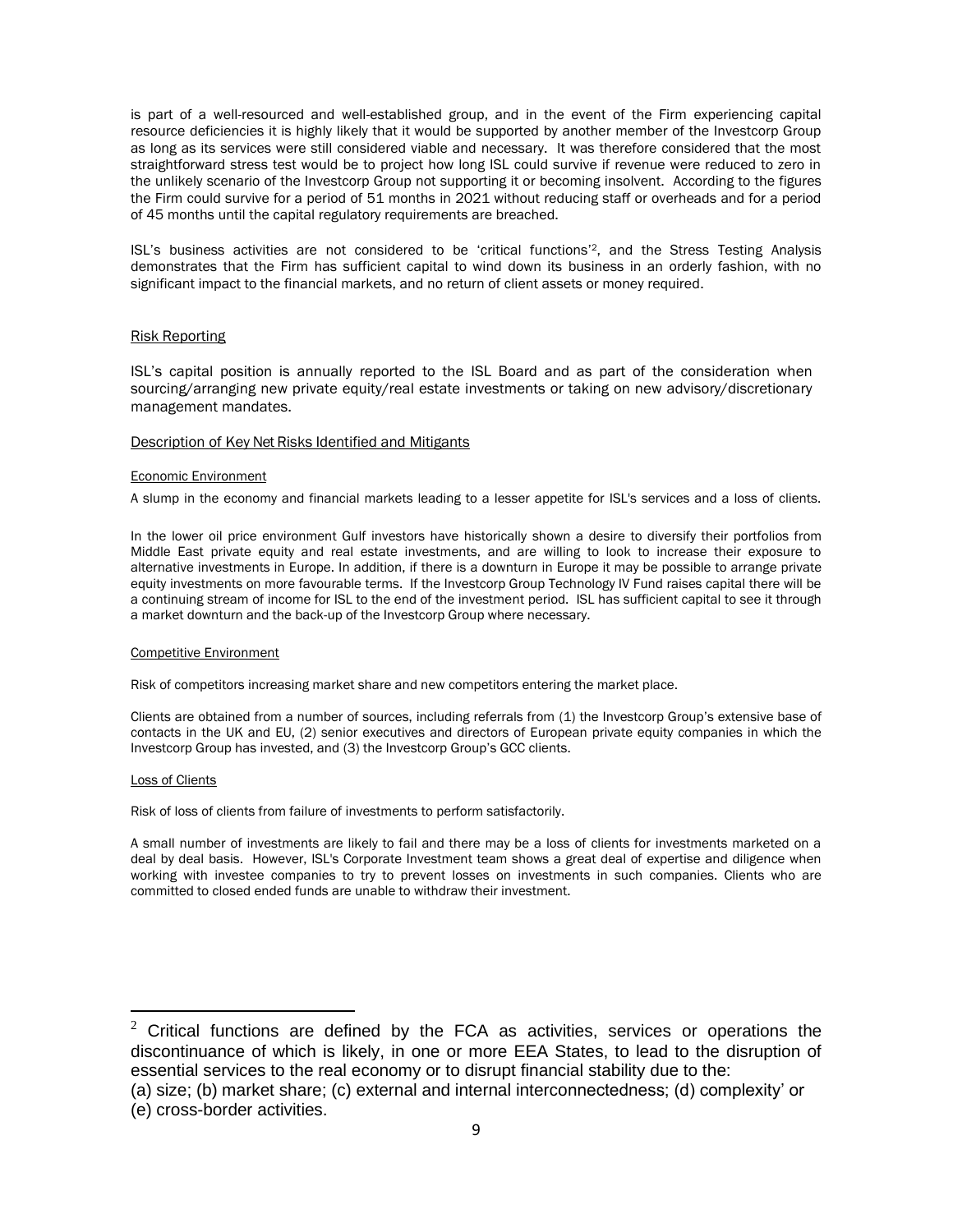#### Litigation/Legal Risk (employees)

The risk that ISL is sued by employees for offences that may occur within the workplace.

There are in place robust contracts of employment. Investcorp International Limited has an independent HR Department. Staff are required to complete the Annual Compliance Declaration whereby they confirm their compliance with the ISL Compliance Manual as well as the Investcorp Group Code of Conduct. These documents outline rules relevant to their own and ISL's conduct and the way in which ISL will treat them. There is annual training on issues such as harassment. The Firm has insurance to cover staff actions.

#### People Risk

Potential risk to the company of using inexperienced and incompetent staff. Risk of losing key staff to rival companies. Risk of losing key individuals due to incapacity or death. Risk of seconded staff from the Investcorp Group carrying out investment activities without appropriate FCA registration.

Prior to employment staff are vetted and qualifications assessed to confirm that they are qualified for the role they are to perform. Training and competence are monitored and staff appraised for their continued competence. Staff are retained by sound employment conditions and competitive salaries. Given the nature of ISL's business a temporary absence would not be critical. Prolonged absence or departure may cause investors to reassess their investments, however, historically this has not amounted to a change in the GP of any fund. There is adequate forward planning in relation to seconded staff to ensure that they are registered with the FCA in advance where required, or supervised by local registered staff if on a temporary basis. Staff are not rewarded on the basis of risks that they may have taken. The Remuneration Code Policy Statement will be reviewed annually and staff appraisals are carried out annually.

#### Reputation Risk

The risk of lost revenue, increased operating capital/regulatory costs, and/or destruction of shareholder value as a result of damage to ISL's or another member of the Investcorp Group's reputation arising from poor performance, potentially criminal event, and/or regulatory sanction.

The Investcorp Group understands the value of its reputation and therefore protects it strongly. The Investcorp Group has a legal department and would employ external advisors where necessary to defend any allegations against it that might damage its reputation.

#### Strategic Risk

Risks that are created by the Firm's business strategy and strategic objectives.

ISL benefits from the experience of a highly experienced CEO and Board. Strategy is driven on the Investcorp Group level and senior management of the Investcorp Group bring an equal level of experience to any strategic decisions made. Performance against strategic plans and budgets is monitored closely by the Head of Finance and Board of Directors. ISL is sufficiently capitalised to withstand any failure to meet its business development targets.

#### Group Risk

The risk that the Firm's financial position may be adversely affected by its relationships (financial and non-financial) with other entities in the same group, or contagion.

Contagion is a concern for ISL and it is acknowledged that damage to another part of the Investcorp Group could negatively affect ISL's operations. However, the Investcorp Group has excellent operations and compliance functions globally, and the control measures that are described in this Risk Matrix in relation to ISL can be seen across the Investcorp Group.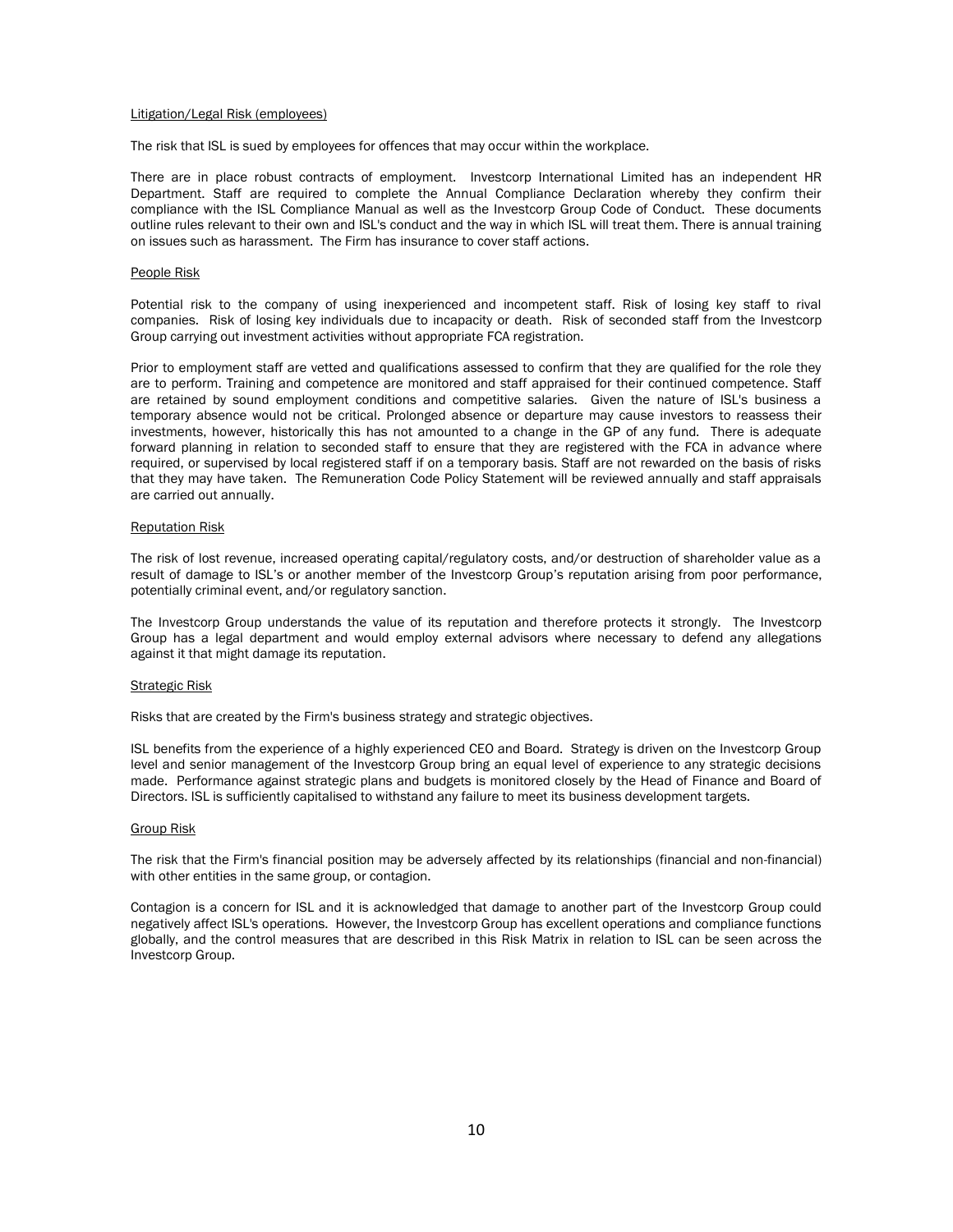## Regulatory Capital

As an IFPRU 50k limited licence firm, ISL's Pillar 1 calculation requires it to hold sufficient capital to cover the sum of credit risk and market risk, (being greater in aggregate than 12.5x its fixed overhead requirement). The details of the Firm's Capital after deductions as at 30 June 2021, its Pillar 1 capital requirement as at 30 June 2021, and its Pillar 2 capital requirement are outlined below:

| As at 30 June 2021                               | ICAAP                              |  |  |
|--------------------------------------------------|------------------------------------|--|--|
|                                                  | ISL's Pillar 2 Capital Requirement |  |  |
| Credit Risk <sup>3</sup> (a)                     | £ 53,674,395                       |  |  |
| Market Risk <sup>4</sup> (b)                     |                                    |  |  |
| Fixed Overhead Requirement (FOR)                 | £.                                 |  |  |
|                                                  | 2,251,359                          |  |  |
| Risk Exposure of 12.5x FOR (c)                   |                                    |  |  |
|                                                  | £28,141,986                        |  |  |
| Risk Exposure of Risk weighted exposure          |                                    |  |  |
| (TREA) (higher of $(a) + (b)$ and $(c)$ )        | £ 53,674,395                       |  |  |
| Total Capital Ratio 8% of TREA                   | £4,293,952                         |  |  |
| <b>Pillar 1 Total Requirement</b>                | £ 4,293,952                        |  |  |
|                                                  |                                    |  |  |
| <b>Pillar 2 Total Requirement</b>                | £2,447,687                         |  |  |
|                                                  |                                    |  |  |
| <b>Total Regulatory Capital Requirement (the</b> | £4,293,952                         |  |  |
| greater of Pillar 1 and Pillar 2 Total)          |                                    |  |  |
| <b>Total capital</b>                             | £38,205,796                        |  |  |
| <b>Surplus</b>                                   | £33,911,844                        |  |  |

The Firm's Pillar 1 capital requirement is currently  $£$  4,293,952 and its Pillar 2 capital requirement amounts to£2,447,687. Its Common Equity Tier 1 Capital stands at £38,205,796.

Based on the analysis conducted, the Pillar 1 amount is higher than the Pillar 2 amount and therefore it is the Pillar 1 amount that is the Firm's minimum capital requirement. This results in a surplus of  $E$ 33,911,844 above ISL's regulatory capital requirement.

In addition, pursuant to Article 92(1) of the CRR, ISL must satisfy the following three own funds requirements as a percentage of its TREA:

- Common Equity Tier 1 capital of 4.5% of TREA. ISL's minimum requirement based on the above TREA is £ 2,415,348 and the Firm currently has a Common Equity Tier 1 capital amount of £ 38,205,796.
- Tier 1 capital of 6% of TREA. ISL's minimum requirement based on the above TREA is  $E$ 3,220,464and the Firm currently holds a Tier 1 capital amount of £ 38,205,796.
- Total capital (own funds) of 8% of TREA. ISL's minimum requirement based on the above TREA is £ 4,293,952and the Firm currently hold own funds of £ 38,205,796.

Based on this analysis, ISL therefore meets the requirements of the CRR.

Looking forward, it is not envisaged that additional capital will be required to support the Firm's continued operations.

The Finance Director will continue to monitor the capital adequacy position, closely monitoring any

<sup>3</sup> Credit risk is calculated using the Standardised Approach (Art 111 – 144 CRR)

<sup>4</sup> Market risk is calculated using the non-trading book approach (Art 325 – 377 CRR) for market risk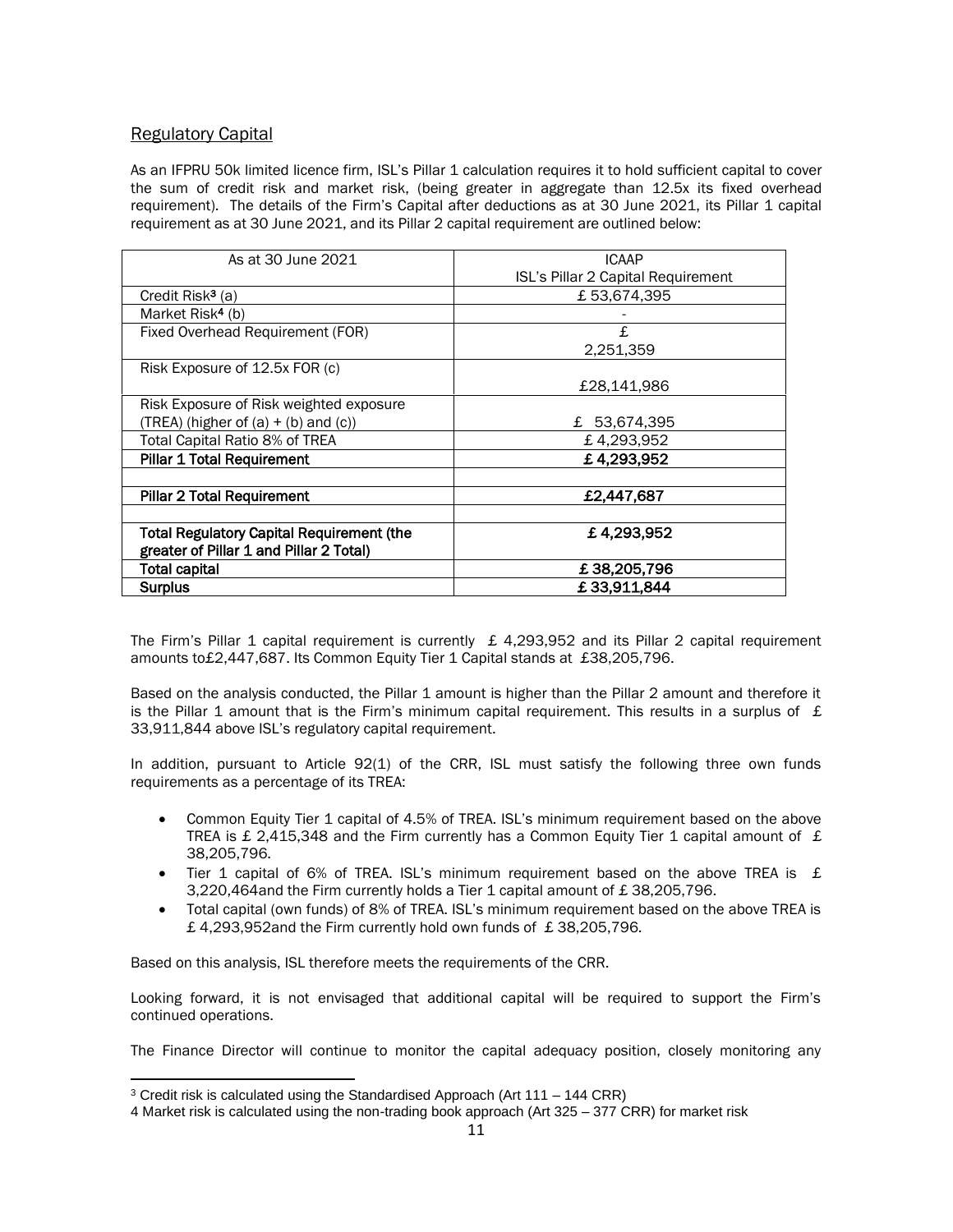impact of the Firm's new business activities on its capital resources. Should the capital adequacy headroom fall below 8%, then a formal review of ISL's capital position will be undertaken by the Board.

## Compliance with CRR and Pillar 2

Our overall approach to assessing the adequacy of our internal capital is set out in our Internal Capital Adequacy Assessment Process (ICAAP).

The ICAAP process involves separate consideration of risks to our capital combined with stress testing using scenario analysis. The level of capital required to cover risks is a function of impact and probability. We assess impact by modeling the changes in our income and expenses caused by various potential risks. Probability is assessed subjectively.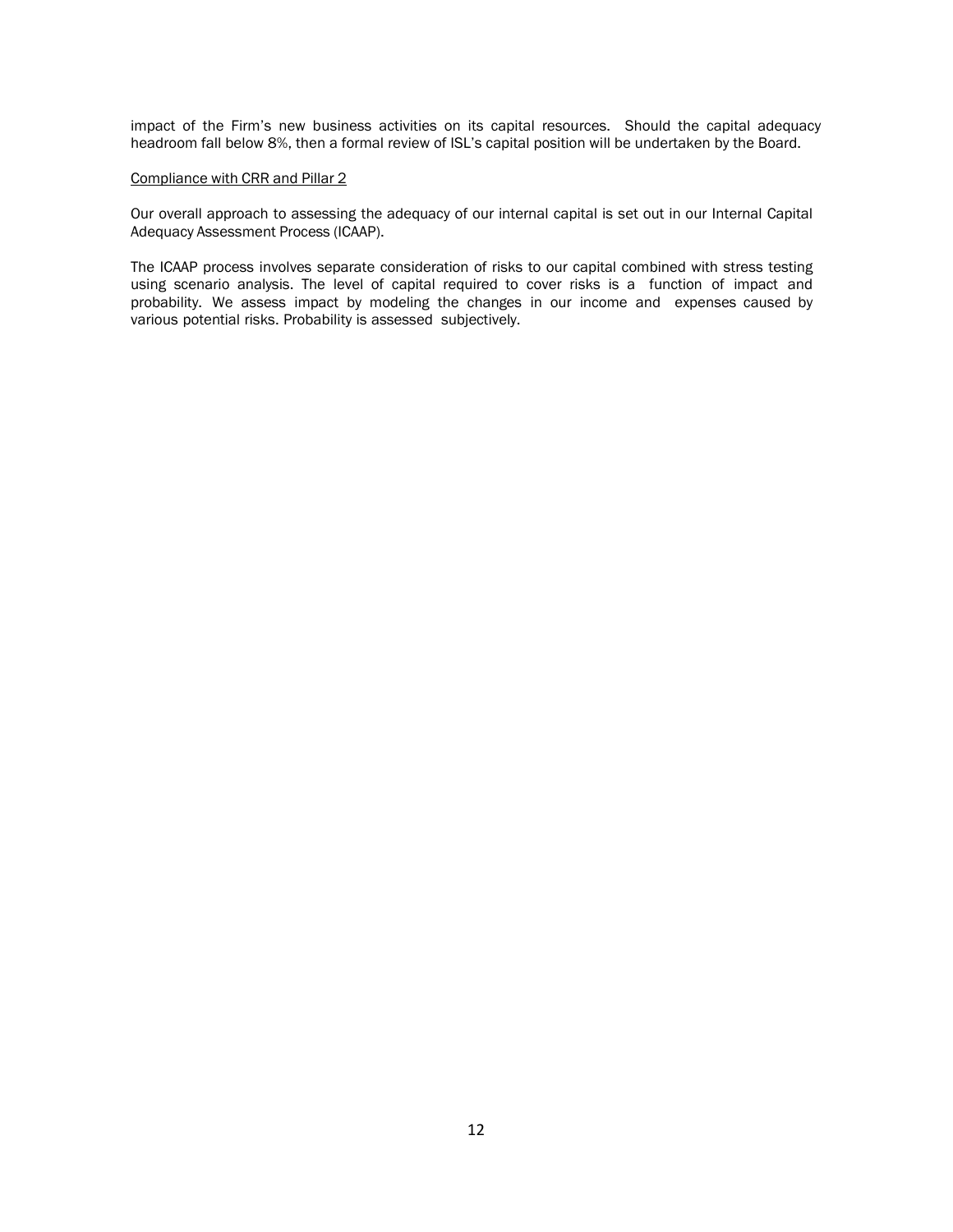Exposure to Securitisation Positions

ISL does not undertake securitisation.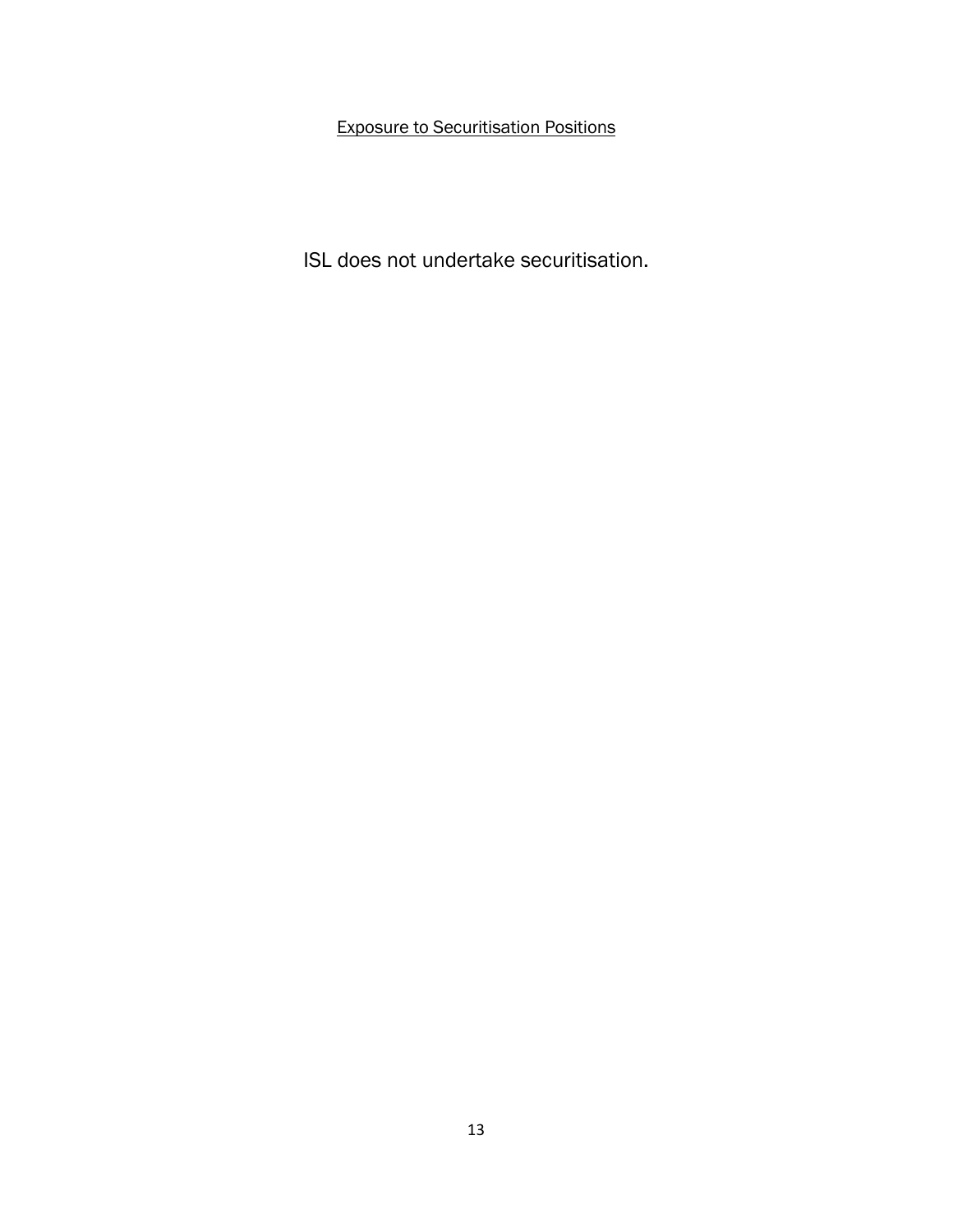## Remuneration

As an IFPRU limited license firm regulated by the UK Financial Conduct Authority, ISL is subject to the FCA's IFPRU Remuneration Code (the "Remuneration Code") contained within SYSC 19A.

The firm does not hold client money or assets and does not deal as principal in transactions. As such, the firm falls within the FCA's third (and lowest) proportionality tier. This allows the Firm to disapply the following Remuneration Code requirements:

- $\blacksquare$  Remuneration Principle 12(d), which requires a firm to set an appropriate ratio between the fixed and variable components of total remuneration;
- Remuneration Principle 12(f), which requires a firm to pay at least 50% of variable remuneration in the form of shares, non-cash instruments or other share-equivalent instruments;
- Remuneration Principle 12(g), which requires a firm to defer at least 40% (or 60% for very senior or highly paid individuals) of variable remuneration for a period of not less than three years (vesting no more quickly than on a pro rata basis; and
- Remuneration Principle 12(h), which requires a firm to ensure that variable remuneration is subject to clawback.

In addition, the following principles are disapplied by the Firm on the basis that they are irrelevant:

- Principle 7: Exceptional government intervention (SYSC 19A.3.20R); and
- the establishment of a remuneration committee under Principle 4, on the basis that the Firm does not qualify as a Significant IFPRU Firm (SYSC 19A.3.12R and 19A.3.12BR).

As the Firm is also subject to the CRR, the following disclosures are required under Article 450:

## Decision-making Process for Remuneration Policy (Article 450(1)(a))

As a consolidated subsidiary of Investcorp Holdings B.S.C.(c), the Firm is also subject to the Investcorp Group Remuneration Policies.

The Firm's Remuneration Policies are intended to be aligned with both the IFPRU Remuneration Code and the Investcorp Group Remuneration Policies and are based upon the objectives of:

- Attracting and retaining top talent;
- Delivering pay for sustainable long-term performance on a risk-adjusted basis;
- Aligning executive remuneration with shareholders' and clients' interests; and
- Mitigating excessive risk taking and incentivizing top-quartile risk-adjusted returns.

Annual remuneration for employees is comprised of two key elements (in addition to health and welfare benefits):

- A fixed base salary; and
- A variable remuneration component that is based on the Firm's performance and individual performance factors.

The determination of whether an employee is entitled to an award of variable remuneration in respect of any year will be based upon an evaluation of that employee's performance during that year. This evaluation will include an assessment of both (i) the employee's performance of his or her objectives that were established for the year and (ii) a range of performance competencies, including: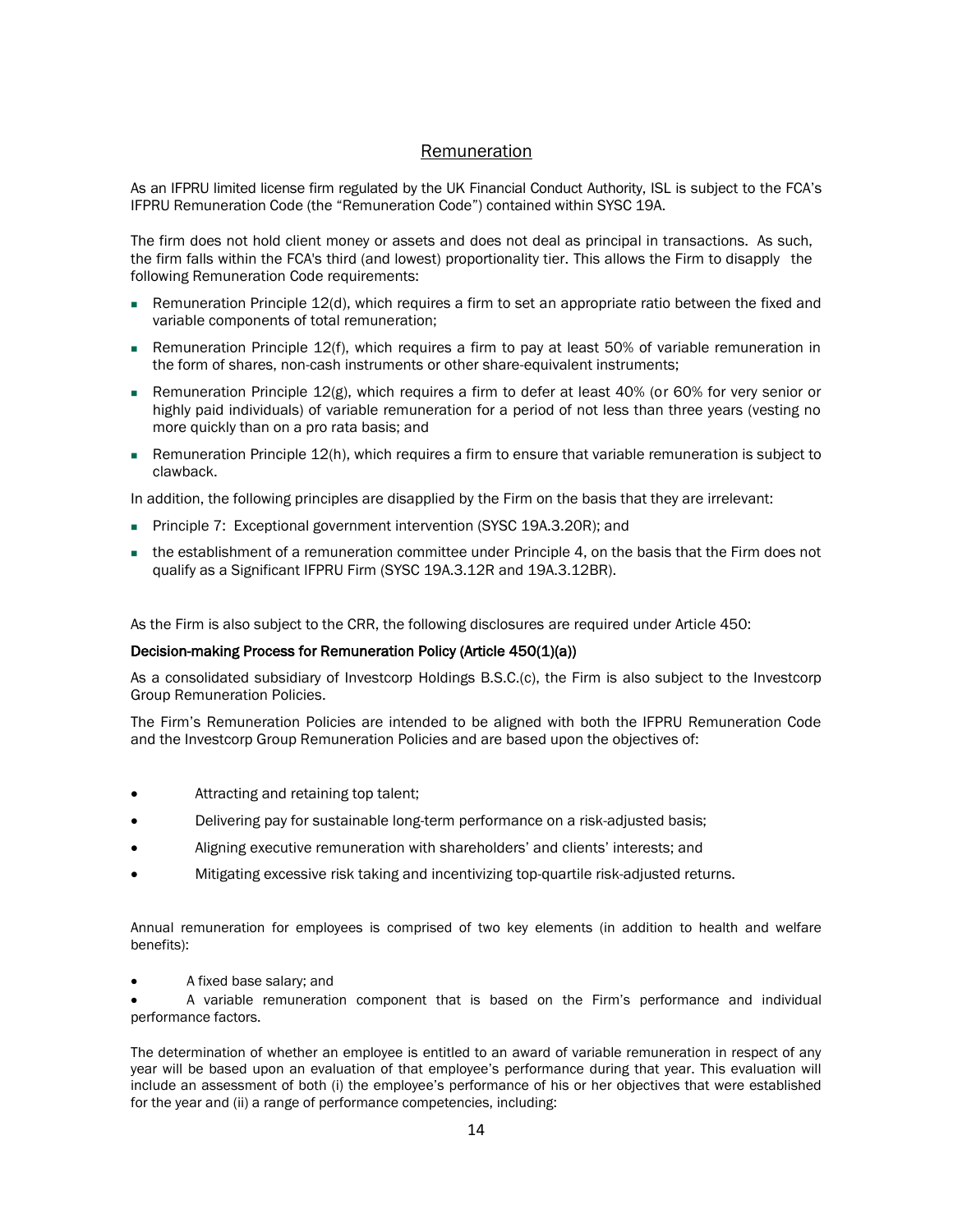- Business acumen
- Judgement and maturity
- **Leadership**
- Teamwork and culture
- **Commitment**
- Adherence to process

If an employee's performance warrants an award of variable remuneration, the variable remuneration generally is awarded as a mix of an upfront cash bonus and deferred long-term incentives. A significant percentage of variable remuneration is subject to vesting requirements and cancellation risk, with the amount deferred depending on the amount of the award, which typically reflects the seniority and/or responsibility of the employee.

The only circumstances under which deferred remuneration may be paid out before the end of the relevant vesting period are the death or permanent disability of the employee.

The mix of remuneration will vary depending upon employees' functions and the mix must be consistent with risk alignment.

Individuals performing a control function (risk management, internal audit, operations, financial controls, antimoney laundering, legal and compliance) must be remunerated in a manner that will attract qualified and experienced staff and they must be remunerated in a manner that is independent of the business areas they oversee. A significant portion of the remuneration paid to these individuals will be fixed and they will be compensated based on their performance versus the objectives and targets of their functions.

As required by SYSC 19A.3.30R, ISL employees are required to commit themselves not to use personal hedging strategies or remuneration and liability related insurance that undermines the risk alignment embedded in the Investcorp Group's remuneration programs and policies.

## Pay and Performance (Article 450(1)(b))

#### Link between Pay and Performance

The Firm's variable remuneration pool is linked to the overall financial performance of the Firm and individual remuneration awards are linked to the financial and non-financial contribution of an individual employee to the business.

Variable remuneration awards are reduced or deferred in the event of poor financial performance by a line of business or by the Firm as a whole.

Contractual payments related to a termination of employment are aligned with long-term value creation and prudent risk-taking. Such payments are related to performance achieved over time and designed in a way that does not reward failure or misconduct.

#### Disclosures (Articles  $450(1)(g)$ , (h), and (i))

As an *IFPRU* limited license firm, Investcorp Securities Limited is required to disclose certain quantitative information regarding remuneration broken down;

- by business area;
- by senior management and members of staff whose actions have a material impact on the risk profile of the Firm (see *Remuneration of Code Staff section below*) ; and
- the number of individuals being remunerated EUR 1 million or more per financial year, for remuneration between EUR 1 million and EUR 5 million broken down into pay bands of EUR 500 000 and for remuneration of EUR 5 million and above broken down into pay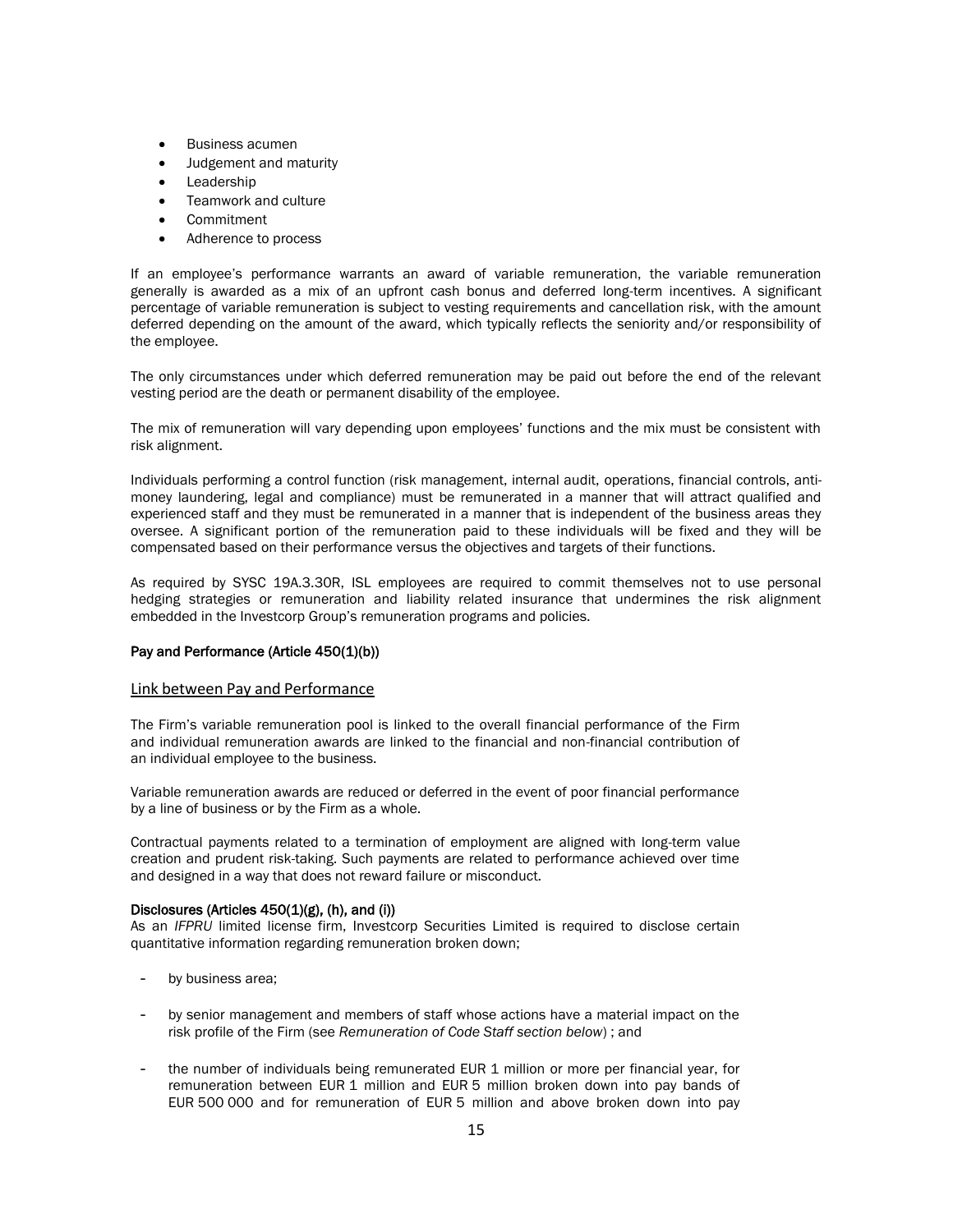bands of EUR 1 million.

## Business area

The Firm considers that it has one business area, fund management services. All remuneration information disclosed in this disclosure is from this business area.

## Remuneration of Code Staff

The Firm's Remuneration Code Staff are its employees and officers whose professional activities have a material impact on the Firm's risk profile and are comprised of senior managers and other staff. Examples of material risk takers are given in SYSC 19A.3.6 Table 2.

Pursuant to SYSC 19A.3.5R(1), the Firm will maintain a record of its Remuneration Code Staff and take reasonable steps to ensure that they understand the implications of their status as such.

Twenty-two (22) Remuneration Code Staff have been identified in total for this performance year. This includes employees who have been Code staff for any part of the year. The aggregate remuneration paid to such persons for the financial year ended 30 June 2021 was:

- Senior Management =  $£ 8,381,840$
- Other Material Risk Takers =  $£ 3,165,829$

Four (4) of the Remuneration Code Staff received remuneration of €1M or more for the 12-month financial period ending 30 June 2021.

- Three in €1.0 M to €1.5M pay band.
- One in  $\epsilon$ 2.0 M to  $\epsilon$ 2.5M pay band.